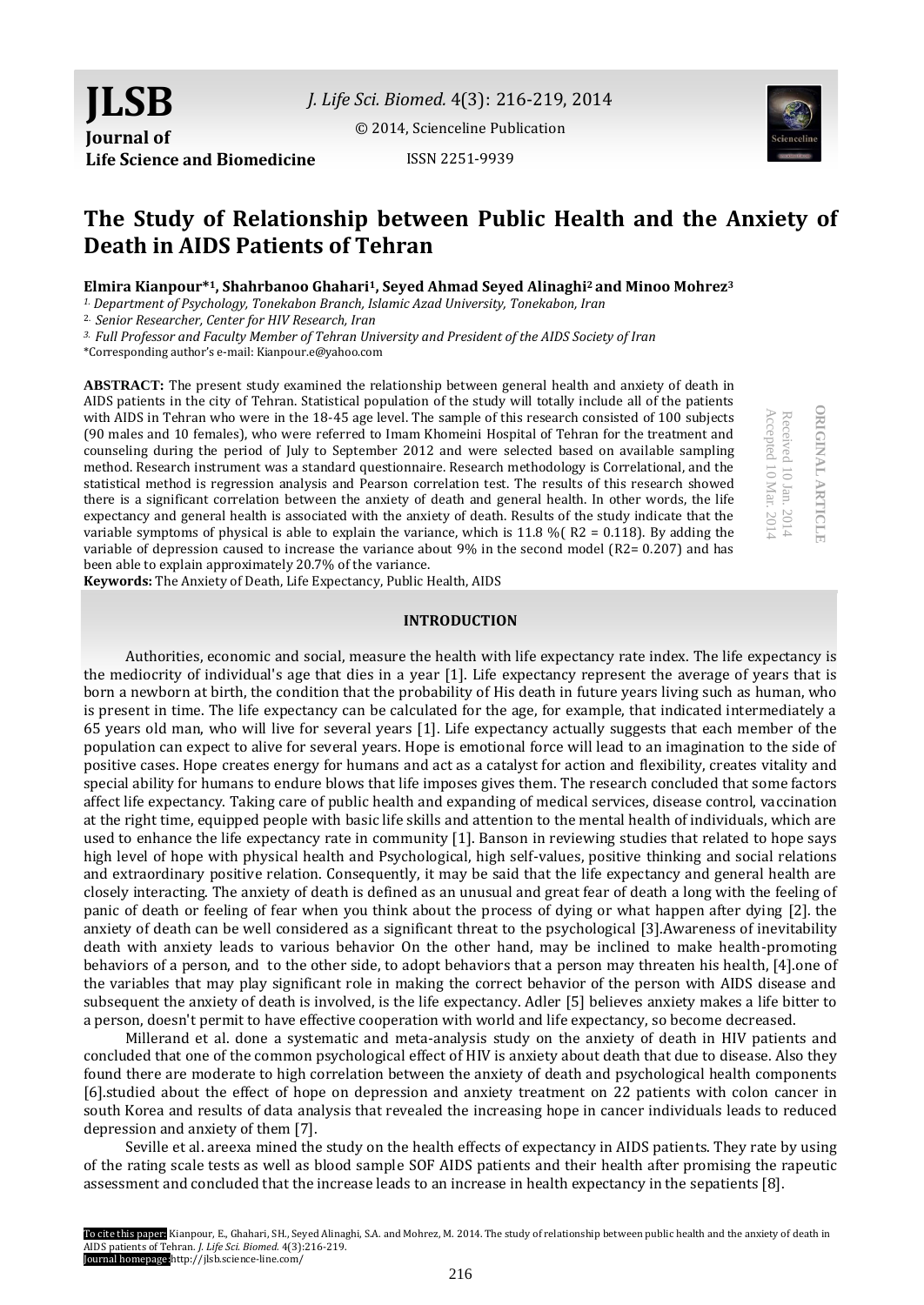#### **MATERIALS AND METHODS**

The research is correlational method. The statistical population included all of AIDS patients who have been in the levels of age range 18-45 years in Tehran city. The statistical population levels of all AIDS patients in the age range 18-45 years in Tehran have been included. The sample was consisted of 100 patients with HIV-infected who was referred to health centers in Tehran for four months and the time of July to September in 1390.And these constitute of 90 male and 10 female. Due to the difficulty of acquiring to AIDS patients, the research samples were selected of the samples, which were available in health centers of patients with AIDS.

#### **RESULTS**

Based on the data in following table, the largest number of respondents was men and the most frequent grade class with people in education and a minimum of a bachelor's degree with a frequency of people. Based on the data in Table 2, the age of respondents varied between 20 and 42 years and the average age of respondents in this study was 47.37 year. As the following of table, there are three variables which related to life expectancy, general health and the anxiety of death that the greatest value of the variable is belonged to life expectancy.

To determine the best predictors were used the anxiety of death among predictor variables of step by step regression model. Be sides. The variable of physical symptoms and depression has entered the equation. Results are presented in table 3. Results of the study indicate that the variable symptoms of physical is able to explain the variance, which is 11.8 %  $( = 0.118)$ . By adding the variable of depression as a variable symptoms of physical, which has been caused to increase the variance about 9% in the second model (= 0.207) and has been able to explain approximately 20.7% of the variance.

The research is correlational method. The statistical population included all of AIDS patients who have been in the levels of age range 18-45 years in Tehran city. The statistical population levels of all AIDS patients in the age range 18-45 years in Tehran have been included. The sample was consisted of 100 patients with HIV-infected who was referred to health centers in Tehran for four months and the time of July to September in 1390.And these constitute of 90 male and 10 female. Due to the difficulty of acquiring to AIDS patients, the research samples were selected of the samples, which were available in health centers of patients with AIDS.

According to the results of table\_5, since calculated is meaning for examine the significance slope of the regression line (B) for physical symptoms. Variable in level 0.01 (t=-3.627 p<0.01) so the predictive power of physical symptoms is statistically significant for the anxiety of death. Also T-test calculated for the depression variable is significant in the 0.01 level. (t=-3.300,  $p<0.01$ ) so the predictive power depression is statistically significant for the anxiety of death. In the first model , physical symptoms variables were entered into the equation and 1+s equation is set out as follows  $Y=a+b_1 x_1$ . (The anxiety of death variable)=15.051+(-0.214)\*( physical symptoms)The results of Tabel\_5 show that according to the step by step model, physical symptoms variable as the most influential variable in the anxiety of death, which is entered into regression equation and could predict 34.4 percent rate of changes in criterion variable (the anxiety of death) and while a change in the standard deviation units of physical symptoms variable makes to change the standard deviation of criterion variable (the anxiety of death) at the rate of 0.059. In the second model, variables of collaborative style, avoiding style entered into the equation and its equation is set out as follows  $Y^2=a+b_1x_1+b_2x_2$ 

### **(Life expectancy variable)-0.133+ (physical symptoms variable)-0.211+20.054= anxiety.**

| <b>Grouping variables</b> | <b>Number</b> | Percentage |
|---------------------------|---------------|------------|
| Female                    | 10            | 10%        |
| Male                      | 90            | 90%        |
| illiterate                | 22            | 22%        |
| Primary                   | 40            | 40%        |
| Diploma                   | 30            | 30%        |
| Bachelor's degree         | 8             | 8%         |

#### **Table2.** Amount of age and statistical characteristic of variables life expectancy, public health, death anxiety

| <b>Variable</b> | Average | <b>Standard Deviation</b> | <b>Minimum Value</b> | <b>Maximum Value</b> |
|-----------------|---------|---------------------------|----------------------|----------------------|
| Age             | 37.47   |                           |                      | 42                   |
| Death anxiety   | 7.29    | 0.33                      |                      | 14                   |
| Life expectancy | 68.3    | l.43                      |                      | 96                   |
| Public health   | 37.47   | -75                       |                      | 70                   |

#### **Table 3.** The summary of step by stap Regression Analysis, variables of physical symptoms, depression

| Model      | <b>Predictor Variables</b>    |       |       |       | Error Standard |
|------------|-------------------------------|-------|-------|-------|----------------|
| The First  | <b>Physical Signs</b>         | J.344 | 0.118 | 0.109 | 2.354          |
| The Second | Physical signs and depression | 0.455 | 0.207 |       | 2.244          |

To cite this paper: Kianpour, E., Ghahari, SH., Seyed Alinaghi, S.A. and Mohrez, M. 2014. The study of relationship between public health and the anxiety of death in AIDS patients of Tehran. *J. Life Sci. Biomed.* 4(3):216-219. Journal homepage:http://jlsb.science-line.com/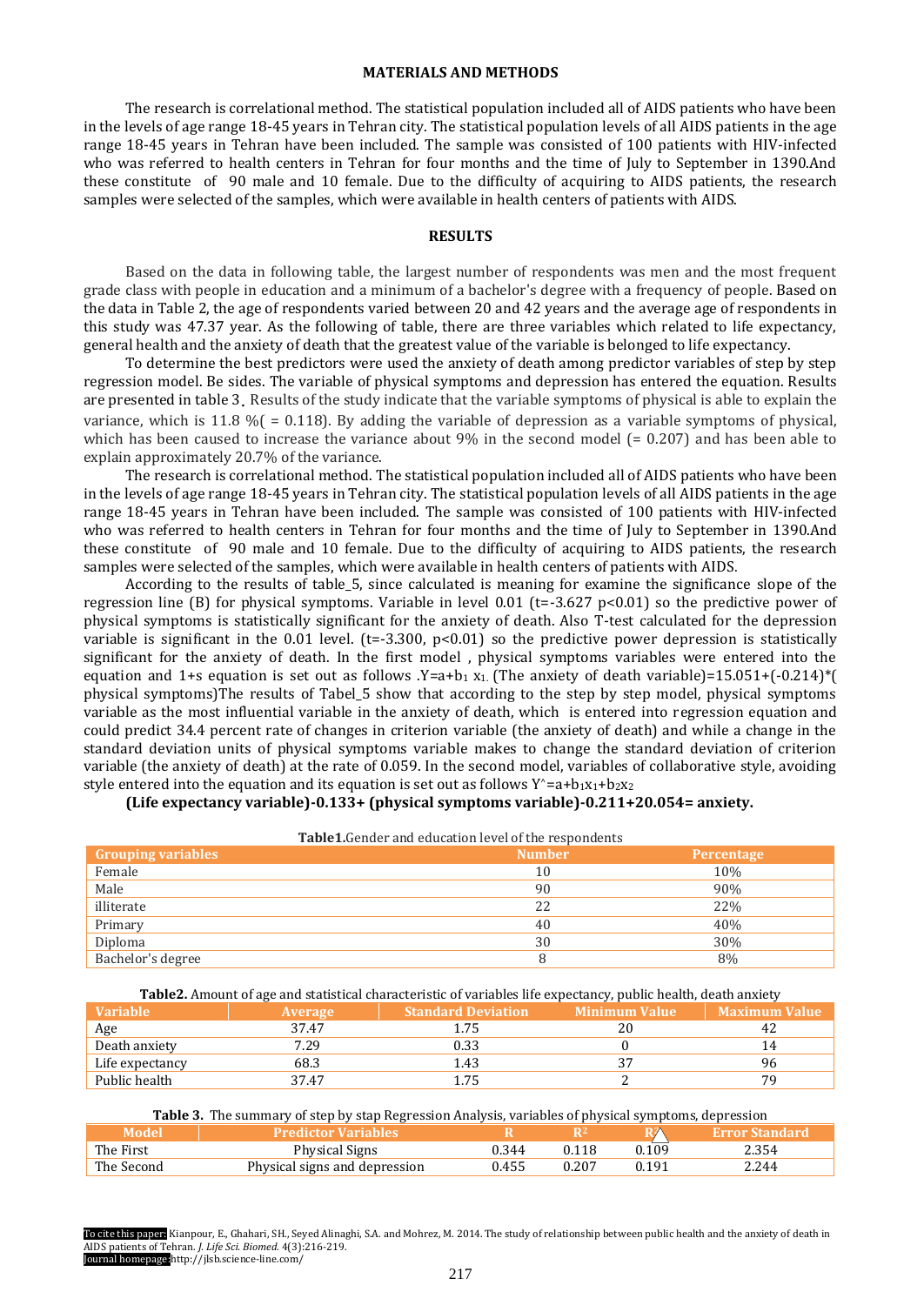| Table 4. Analysis of variance Test to significance study of regression |                   |                   |                       |             |                                    |
|------------------------------------------------------------------------|-------------------|-------------------|-----------------------|-------------|------------------------------------|
| Statistical in dictators of changes in the source                      | Sum of<br>squares | Freedom<br>degree | <b>Mean</b><br>square | <b>Test</b> | <b>Significa</b><br><sub>nce</sub> |
|                                                                        | <b>SS</b>         | df                | ms                    |             | level                              |
| Regression of physical symptoms variable                               | 72.901            |                   | 72.901                |             |                                    |
| The remaining                                                          | 543.099           | 98                | 5.542                 |             |                                    |
| Sum                                                                    | 616               | 99                | -                     | 13.155      | 0.001                              |
| Regression of physical symptoms, depression                            | 127.713           | 2                 | 1.730                 |             |                                    |
| variable                                                               |                   |                   |                       |             |                                    |
| The Remaining                                                          | 488.281           | 97                | 5.034                 |             |                                    |
| Sum                                                                    | 616               | 99                |                       | 13.155      | 0.001                              |

**Table 5.** Regression analysis (physical symptom s, depression variable using step by step model were entered in to the

| Indexed<br><b>Changes</b><br>source | <b>Regression</b><br>separate<br>coefficient (B) | <b>Standard</b><br><b>Error</b> | <b>Regression separate</b><br>standard coefficient<br>(B) | T test for the<br>significance of slope of<br>the regression line | <b>Significance</b><br>Level |
|-------------------------------------|--------------------------------------------------|---------------------------------|-----------------------------------------------------------|-------------------------------------------------------------------|------------------------------|
| Fixed amount                        | 15.051                                           |                                 |                                                           |                                                                   |                              |
| Physical                            | $-0.214$                                         | 0.059                           | $-0.344$                                                  | $-3.627$                                                          | 0.001                        |
| symptoms                            |                                                  |                                 |                                                           |                                                                   |                              |
| Fixed amount                        | 20.054                                           |                                 |                                                           |                                                                   |                              |
| Physical                            | $-0.211$                                         | 0.056                           | $-0.338$                                                  | $-3.736$                                                          | 0.001                        |
| symptoms                            |                                                  |                                 |                                                           |                                                                   |                              |
| Depression                          | $-0.133$                                         | 0.040                           | $-0.298$                                                  | $-3.300$                                                          | 0.001                        |

## **DISCUSSION**

Thy results of tabel\_5 show that according to step by step model in the second model, depression variable regression equation predicts-29.8 percent of changes in criterion variables (death anxiety).While a change in the standard deviation units of depression of criterion variable(death anxiety )at the range of 0.040 with regard to the meaning full relationship has been calculated with 0.99 probability that is concluded the research hypothesis, which based on the fact, there are relationship between public health and the anxiety of death in people, who is confirmed with HIV.

The results of the analysis of data in the research showed that there is a negative significant relationship between life expectancy, general health and the anxiety of death.

## **The conclusion and recommendations:**

In this section, according to the results of the literature review, descriptive analysis and analytical test can be presented as the following recommendation:

\_The researchers attempt to collect large sample in the next paper because it is possible to establish the characteristics of the subjects to be studied more effectively and be generalized to the entire population.

\_as well as variables of cultural, religious, moral and economic be considered in relation to the AIDS patients.

\_ In addition the researcher suggests that psychiatrists and psychologists in the treatment services due to a humanistic space, it is better to use the human and supportive approach to prevent the appearing of centered medical treatments. In fact, what these patient need earlier, it is a relationship the type of support that includes human value interpretations.

## **REFERENCES**

- 1. Mohammadi, M. & Yavarian Royaand Arefi, M.2007.comparative study of mental healthand hope to life on employed and Vnemployed women is west Azarbaijan. Monthly magazine of Nursing and Midwifery University of urmia.Volum 1 X, No1, 34\_39.
- 2. Burke Laura, A.2006. Developmental psychology (from conception to childhood).translated by Yahya Sayyed Mohammadi. Tehran: publications of Arasbaran
- 3. Gorbanalipoor, M., Borjali, A., Mehrabi, F. & Falsafenezhad, M. 1389. Examination the effect of age and death anxiety on the health promoting behaviors.No.2,286\_292
- 4. Hosseini, S.M.D., Mollazadeh, J., Afsar kazerooni, P. & Amini Lary, M.2113.The relationship between attachment style, coping style and mental health in patients with HIV Mental health principles .15, 6-14.
- 5. Adler, A.1910.Knowing human nature, translated by jawahersaz, Tahereh(1379) publications of Roshd, First edition
- 6. Masoudzadeh, A, Mohammadpoor, R.A. & Medanlovkardy, M.2008. The incidence of a public hospital in Sari. Janrnal of Medical Sciences University, Mazandaran, Volume XVIII, No.90, 67\_84.